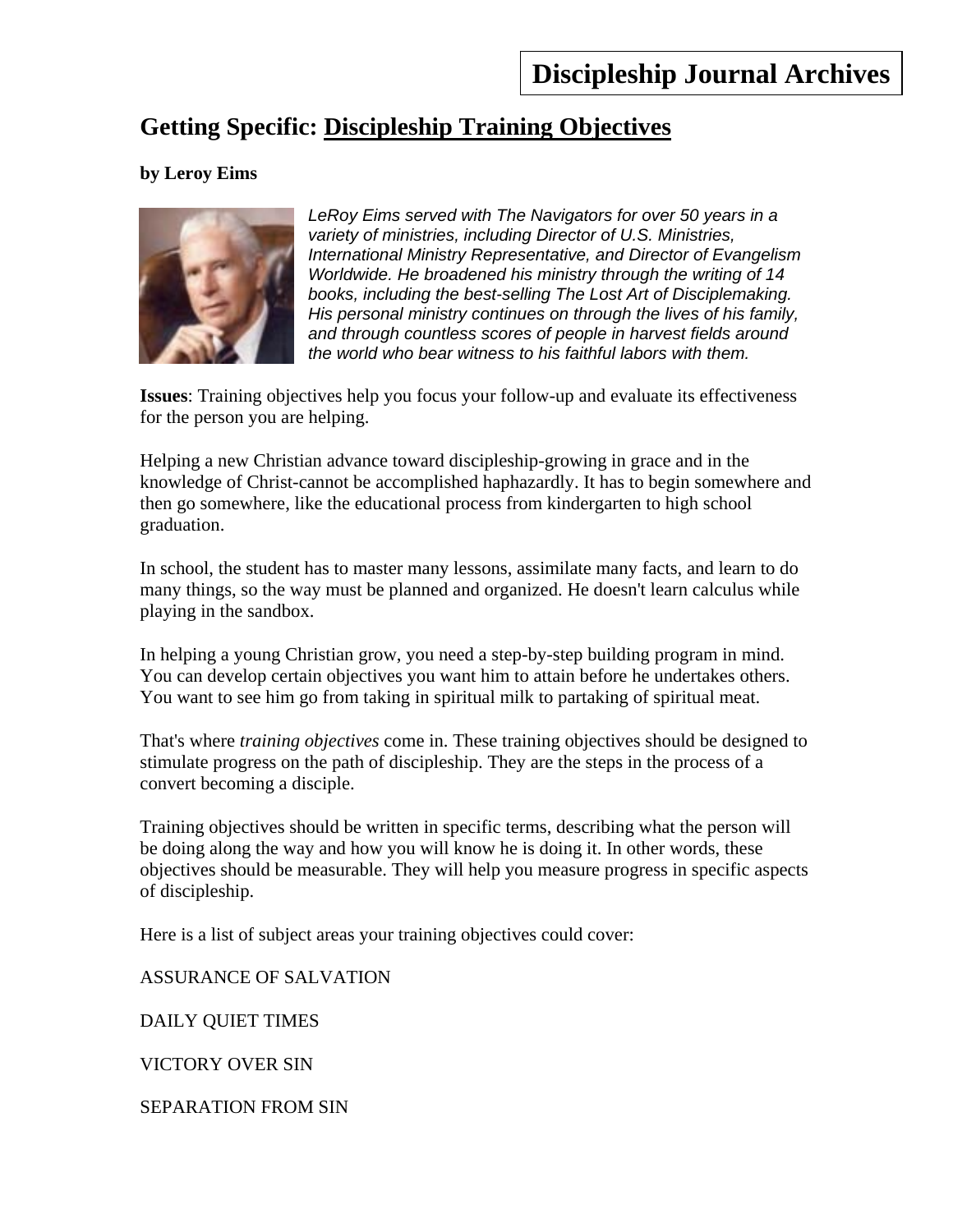CHRISTIAN FELLOWSHIP

THE AUTHORITY OF THE BIBLE

HEARING GOD'S WORD

READING GOD'S WORD

BIBLE STUDY

SCRIPTURE MEMORY

MEDITATING ON GOD'S WORD

APPLYING GOD'S WORD

PRAYER

PERSONAL TESTIMONY

THE LORDSHIP OF CHRIST

FAITH

LOVE

THE TONGUE

USE OF TIME

KNOWING GOD'S WILL

**OBEDIENCE** 

THE HOLY SPIRIT

SATAN—KNOWING OUR ENEMY

DEALING WITH SIN

ASSURANCE OF FORGIVENESS

CHRIST'S SECOND COMING

WITNESSING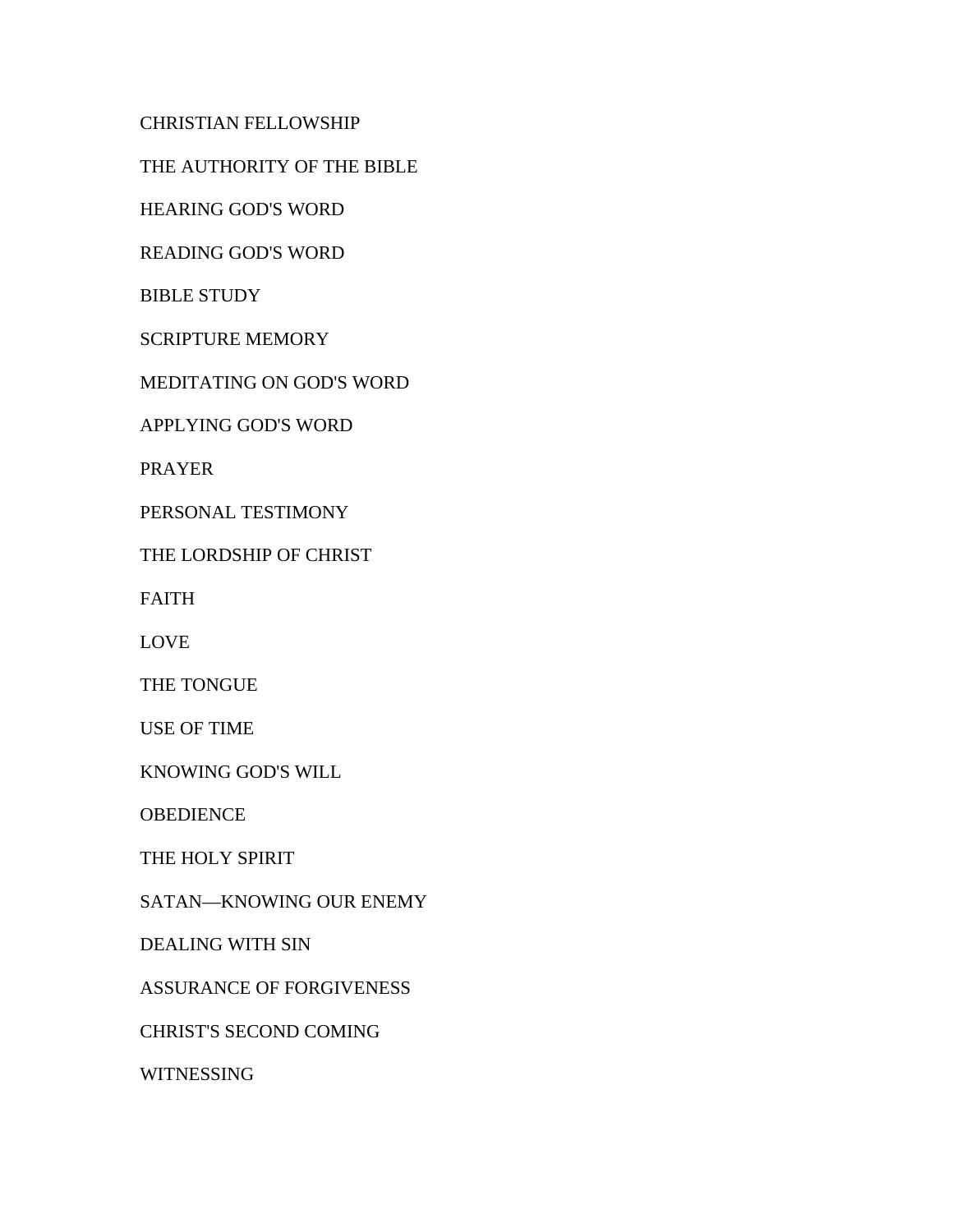## FOLLOW-UP

## GIVING

## WORLD VISION

This list is a general guide, and the order of the topics is not necessarily sequential. Every person is unique, and the way you help a young Christian in these areas should reflect his or her individual needs.

You may want to eliminate some of the items on the list and add others. You may want to double the list or cut it in half. But there should be some ideas here that you can adapt to your own ministry and lifestyle.

When these concepts have been shared with pastors, they found the specific training objectives to be quite helped. These objectives are biblical, have been tested in various situations, and are practical. They reflect qualities and knowledge that should be in the heart of a person becoming a disciple.

Their real purpose is to help us live a Christ-honoring life.

On this page and the next, for example, are training objectives written out and elaborated on for a few of the items in the list above. Each item could be further expanded.

#### VICTORY OVER SIN *Objective:*

He (or she) knows how to experience victory over temptation by relying on the Holy Spirit and trusting promises from God's word. This is evidenced by his recent triumph over a specific temptation.

#### *Activities:*

- 1. Talk about victory over sin which God has allowed you to experience.
- 2. Study together 1 Corinthians 10:13.
- 3. Memorize together Psalm 119:9–11.

#### *Helpful resources*:

- 1. Chapter 3 in *Growing in Christ* (NavPress).
- 2. Chapter 1, "New Life," in *Beginning a New Life* (Book 2 of *Studies in Christian Living*, NavPress).
- 3. *Steps to Spiritual Victory* by Theodore Epp (Back to the Bible).

#### *Scripture*: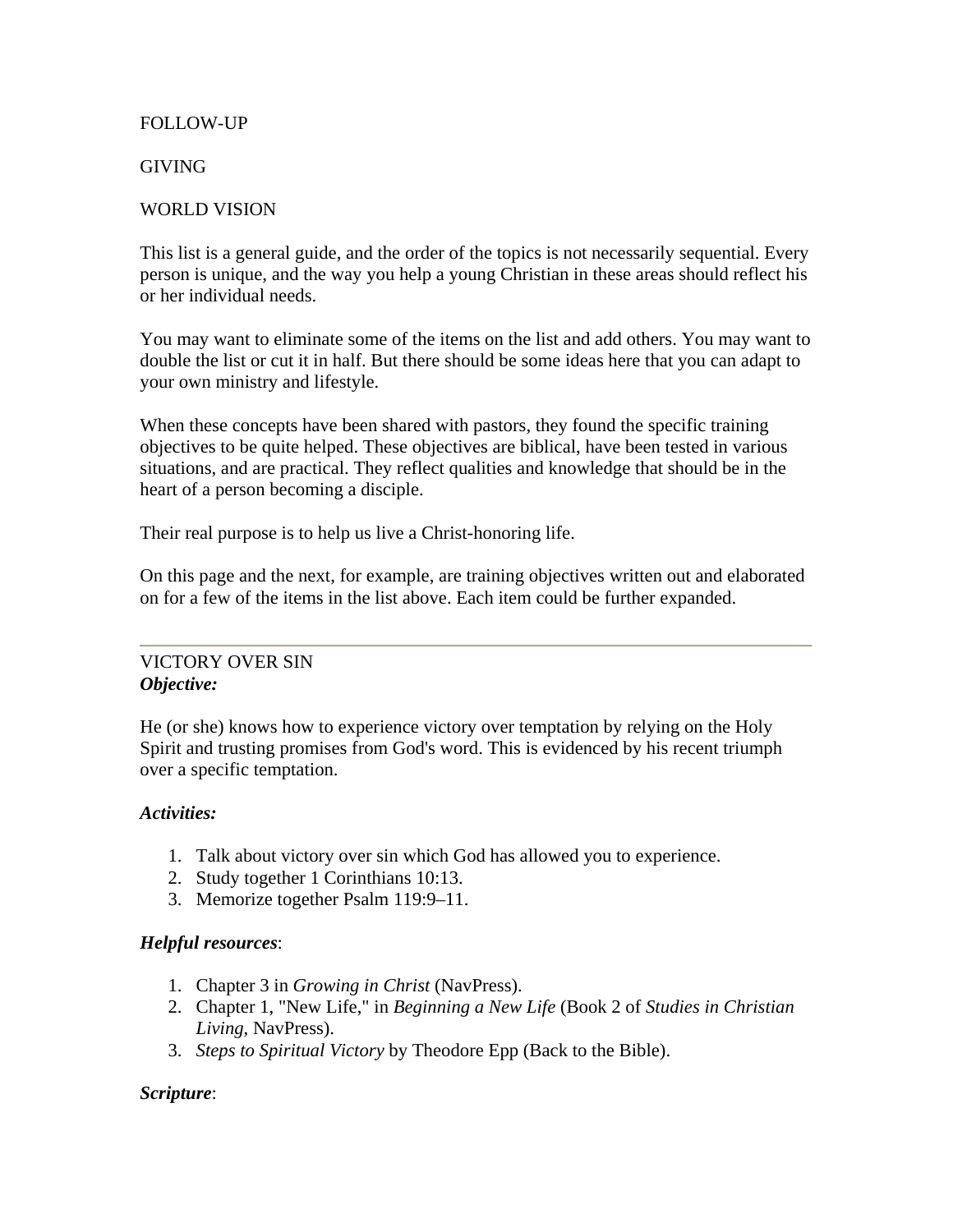Isaiah 41:13-God's strength and help

1 Corinthians 10:13-the promise of escape

1 Corinthians 15:57-victory through Jesus

# MEDITATING ON GOD'S WORD *Objective***:**

He can explain what it means to meditate on Scripture, and can relate what truths have impressed him recently in the Scripture meditation he has done.

## *Activities***:**

- 1. Talk with him about the biblical truths you have been impressed with recently in Scripture meditation.
- 2. Look together at a short passage, carefully considering what it means and asking questions about it.
- 3. Explain to him what Scripture meditation means to you.
- 4. Make a list of meditation methods.

## *Helpful resources***:**

*Meditation—The Bible Tells You How* by Jim Downing (NavPress).

#### *Scripture***:**

Joshua 1:8-God's command to Joshua

Psalm 1-benefits of meditation

Jeremiah 15:16-the joy of taking in God's word

John 15:7-Having Christ and his words brings answered prayer.

Philippians 4:8-mental discipline for meditation

# FAITH

#### *Objective***:**

When specific needs arise in his life, he trusts God to meet them.

#### *Activities:*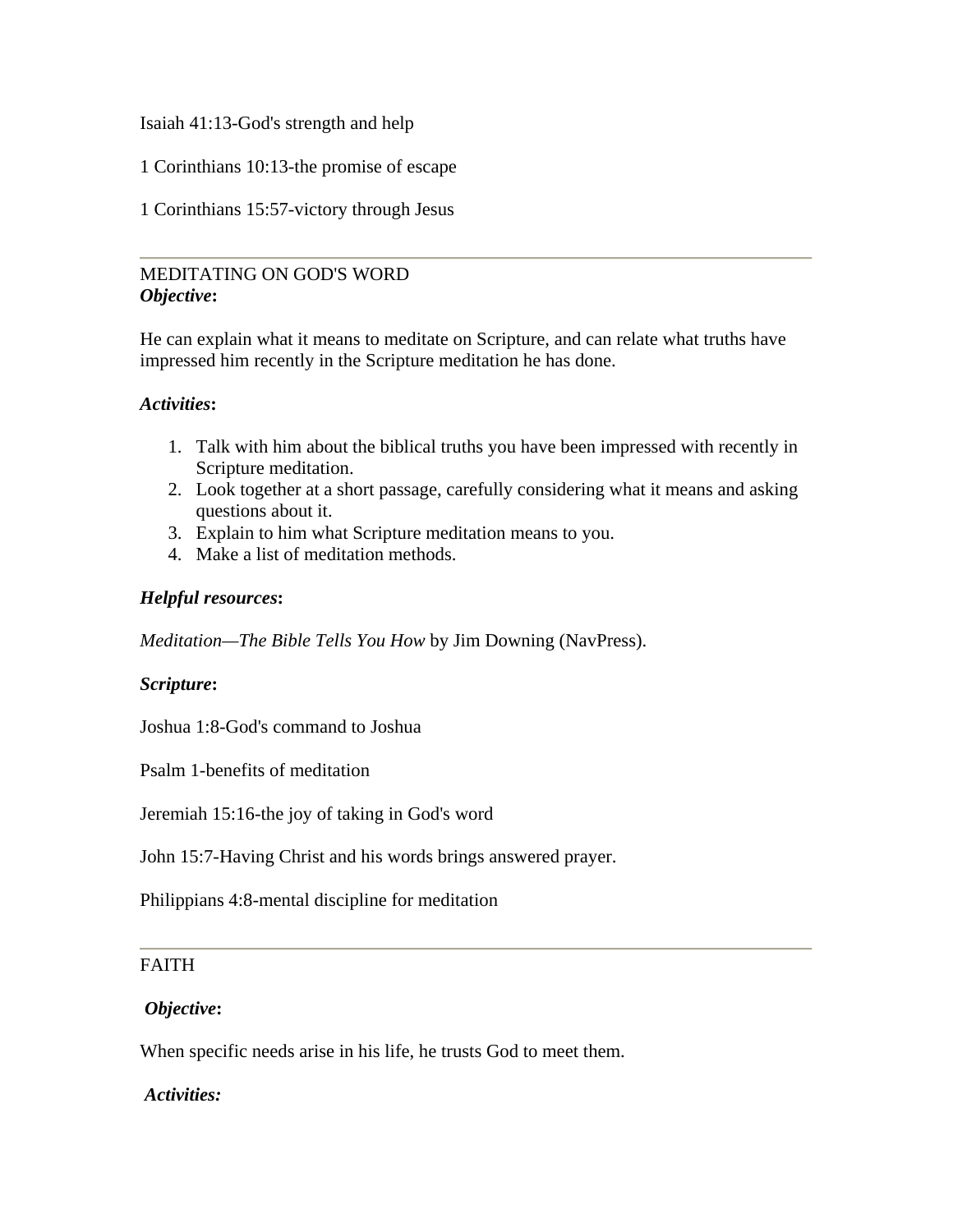- 1. Read together through Hebrews 11.
- 2. Talk with him about what God has supplied for you as you have trusted him.

## *Helpful resources***:**

*God Can Make It Happen* by Russ Johnston (Victor Books).

#### *Scripture:*

Romans 4:20–21-Abraham's faith glorified God.

Ephesians 6:16-Faith protects us from Satan.

Hebrews 11:6-Faith is essential.

1 John 5:4-Faith overcomes the world.

## ASSURANCE OF SALVATION

#### *Objective***:**

He will be able to confidently express to someone else his own assurance of salvation, based on his personal faith in Jesus Christ and on promises he knows from the Scriptures.

#### *Activities***:**

- 1. Go over the gospel message with him again.
- 2. Ask him to tell you how he knows he is a Christian.
- 3. Observe how he explains his salvation to another person.
- 4. Do a Bible study with him on assurance of salvation.

#### *Helpful resources***:**

- 1. Chapter 1 in *Growing in Christ* (NavPress).
- 2. Chapter 3, "Eternal Life in Christ," in *Knowing Jesus Christ* (Book 1 of *Studies in Christian Living*, NavPress).
- 3. *The Know-so Christian* by Paul Hutchens (Back to the Bible).
- 4. *Christian Assurance* by M. C. Griffiths (InterVarsity Press).

#### *Scripture***:**

John 1:12–13-assurance based on Christ's work

Romans 8:16-the witness of the Holy Spirit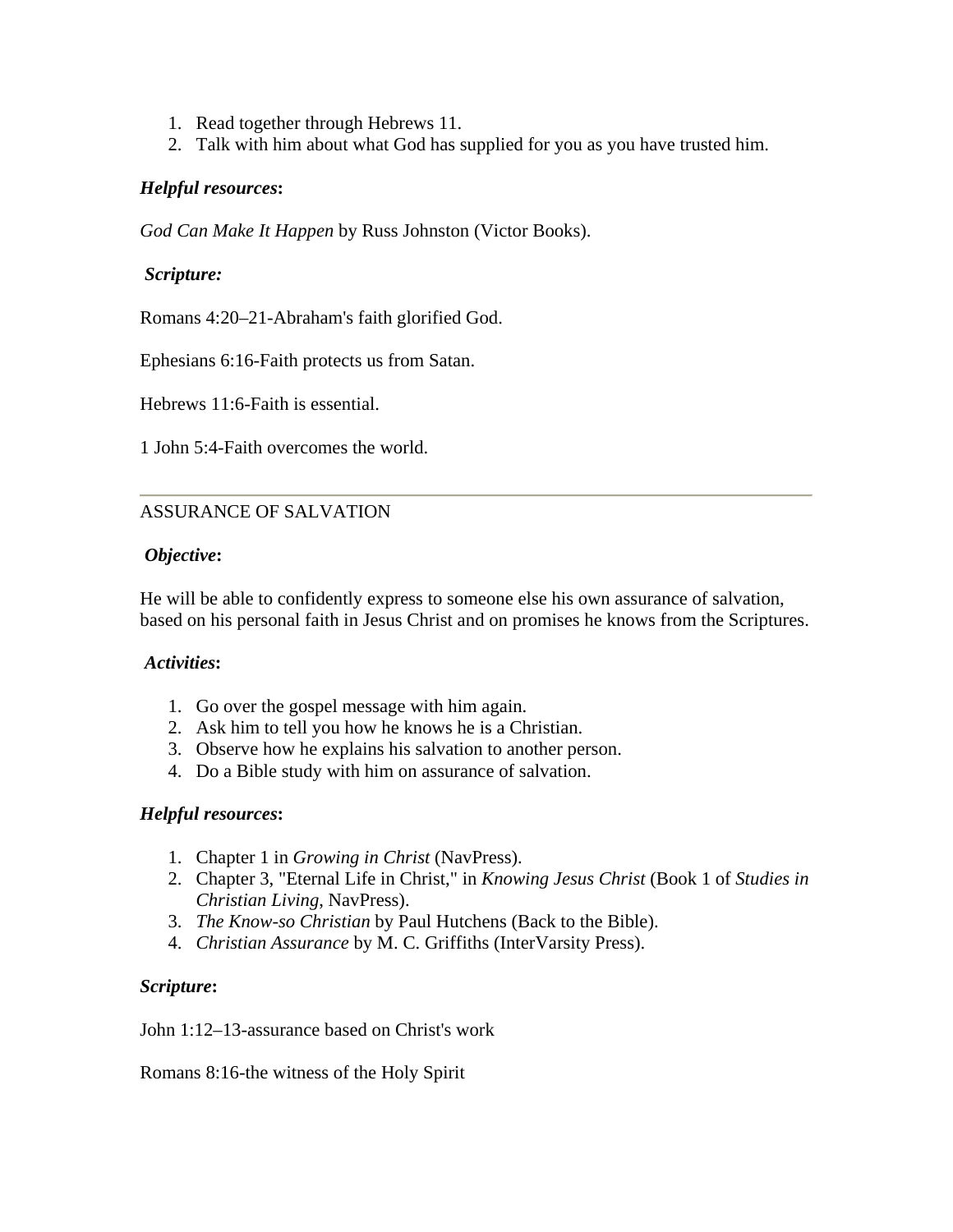1 John 5:11–13-We can know we have eternal life.

## DAILY QUIET TIMES *Objective***:**

Every day he will have a quiet time, which includes reading in the Scriptures and praying.

## *Activities***:**

- 1. Have a quiet time with him.
- 2. Talk with him about recent blessings you've received in your own quiet time.
- 3. him why you have a quiet time, and explain how you do it.
- 4. Pray together through a psalm.
- 5. Encourage him to talk with others about what he learns in his quiet times.

## *Helpful resources***:**

- 1. *Seven Minutes with God* by Robert Foster (NavPress).
- 2. Chapter 3, "The Devotional Life," in *Beginning a New Life* (Book 2 of *Studies in Christian Living*, NavPress).
- 3. *Beginning the Day with God* and *Secrets of Christian Growth* by Theodore Epp (Back to the Bible).
- 4. This Morning with God (InterVarsity Press).
- 5. *The Pursuit of God* by A. W. Tozer (several publishers).

#### *Scripture***:**

Genesis 19:27-Abraham's example

Exodus 34:2–3-Moses' example

Psalm 5:3-David's example

Daniel 6:10-Daniel's example

Mark 1:35-Jesus' example

# CHRISTIAN FELLOWSHIP *Objective***:**

He attends church, and also meets regularly with a small group of believers for Bible study and prayer.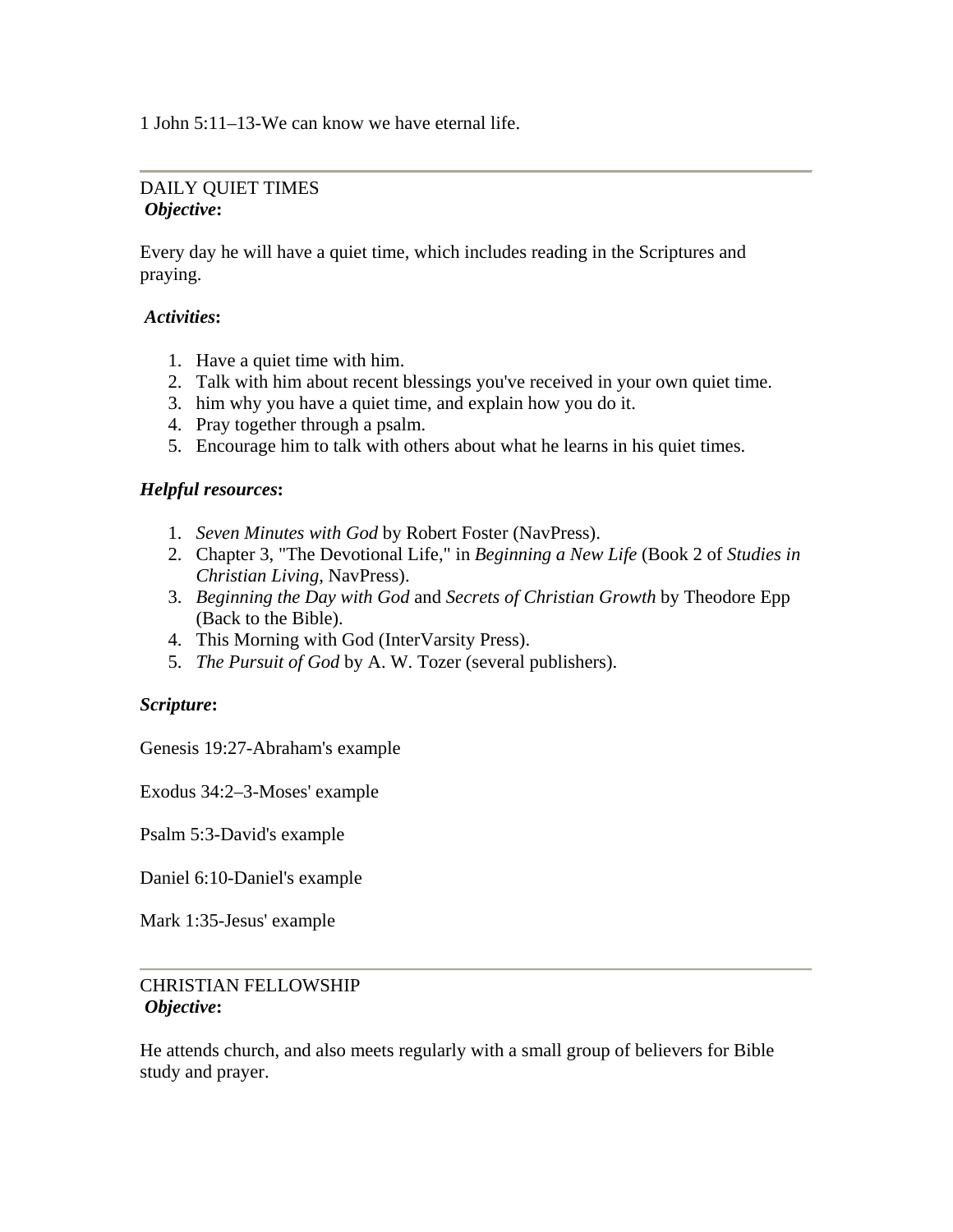## *Activities***:**

- 1. Discuss his church background.
- 2. Take him to church with you.
- 3. Invite him to dinner to meet other Christians.
- 4. Help him find a small Bible study group to join.
- 5. Talk with him about reasons for attending church.

## *Helpful resources***:**

- 1. Chapter 1, "The Church," in *Talking with Christ* (Book 3 of *Studies in Christian Living*, NavPress).
- 2. Chapter 11, "The Church," in *Growing in Christ* (NavPress).
- 3. *Of God and Men* by A. W. Tozer (Christian Publications).

## *Scripture***:**

Psalm 122:1-going joyfully to God's house

Acts 2:42-fellowship in the early church

Hebrews 10:24–25-a command for fellowship

1 John 1:3-fellowship with others, with God, and with Christ

#### WORLD VISION *Objective***:**

He demonstrates true concern for the world by supporting overseas missionaries with regular prayer and financial giving.

#### *Activities***:**

- 1. Pray together for the world, using missionary prayer letters.
- 2. Use a world map and pray for the Lord's work in various countries.
- 3. Help introduce him to visiting missionaries.
- 4. Tell him about the missionaries you support through prayer and financial giving.
- 5. Write together to missionaries and mission agencies to learn more about their ministries.

# *Helpful resources***:**

- 1. Missionary prayer letters.
- 2. A world map or globe.